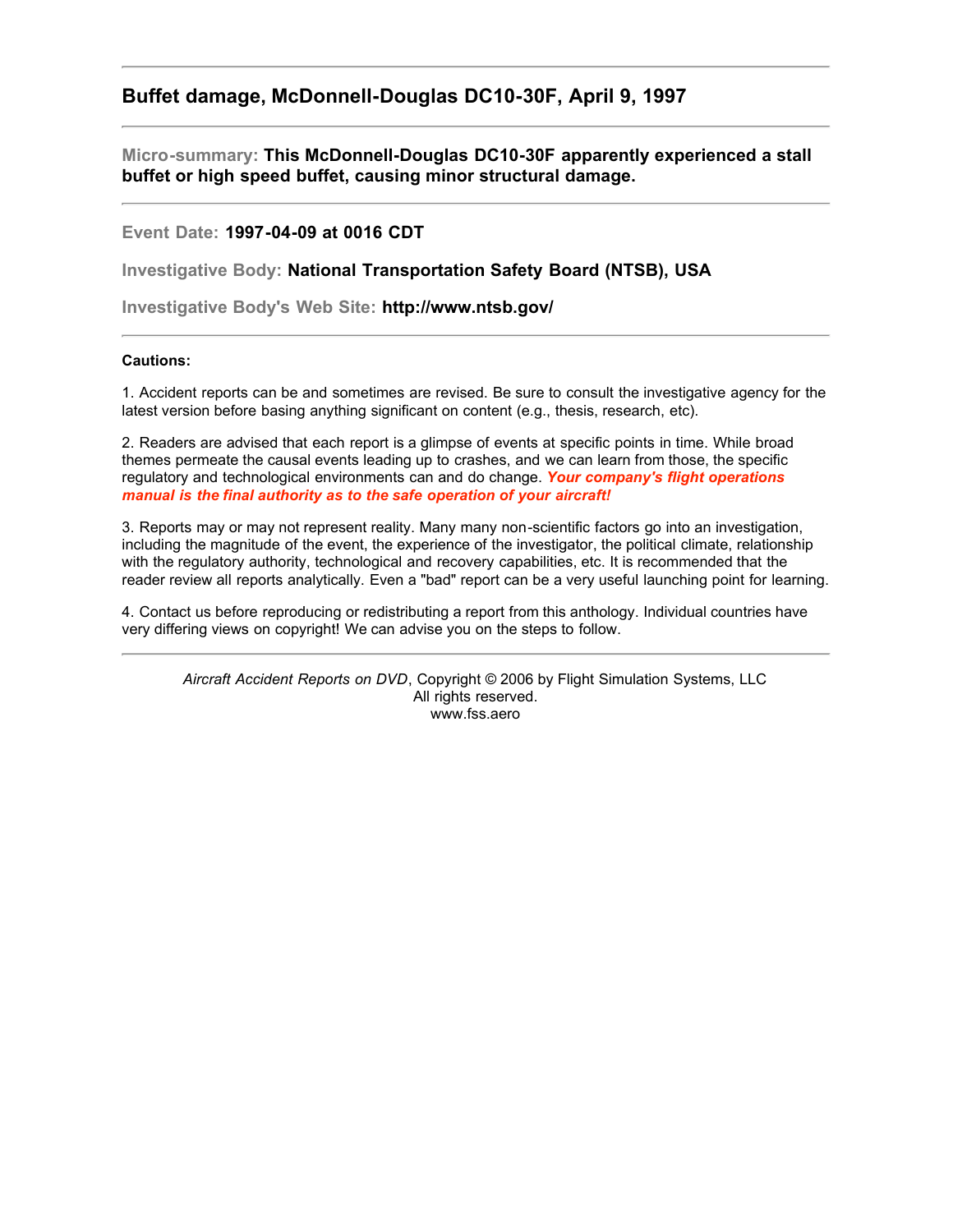| <b>FACTUAL REPORT</b><br>Most Critical Injury: None<br>Occurrence Date: 04/09/1997<br><b>ÁVJATIQN</b><br>Occurrence Type: Accident<br>Investigated By: NTSB<br>Location/Time<br><b>Nearest City/Place</b><br>Local Time<br>Time Zone<br>Zip Code<br><b>State</b><br><b>TN</b><br><b>MEMPHIS</b><br>38132<br><b>CDT</b><br>0016<br>Distance From Landing Facility:<br>Direction From Airport:<br>Airport Proximity: Off Airport/Airstrip<br><b>Aircraft Information Summary</b><br>Model/Series<br>Aircraft Manufacturer<br>Type of Aircraft<br><b>DC10-30F</b><br>Airplane                                                                                                                                                                                                                                                                                                                                                                                                                                                                                                                                                                                                                                                                                                                                                                                                                                                                                                                                                                                                                                                                                                                                                                                                                                                                                                                                                                                                                                                                                                                                                                                                                                                                                                                                                                                                                                                                                                                                                                                                                                                                                                                                                                                                                                                                                                                                                                                                      | <b>National Transportation Safety Board</b> |  |  |  |  |  |  |  |  |
|---------------------------------------------------------------------------------------------------------------------------------------------------------------------------------------------------------------------------------------------------------------------------------------------------------------------------------------------------------------------------------------------------------------------------------------------------------------------------------------------------------------------------------------------------------------------------------------------------------------------------------------------------------------------------------------------------------------------------------------------------------------------------------------------------------------------------------------------------------------------------------------------------------------------------------------------------------------------------------------------------------------------------------------------------------------------------------------------------------------------------------------------------------------------------------------------------------------------------------------------------------------------------------------------------------------------------------------------------------------------------------------------------------------------------------------------------------------------------------------------------------------------------------------------------------------------------------------------------------------------------------------------------------------------------------------------------------------------------------------------------------------------------------------------------------------------------------------------------------------------------------------------------------------------------------------------------------------------------------------------------------------------------------------------------------------------------------------------------------------------------------------------------------------------------------------------------------------------------------------------------------------------------------------------------------------------------------------------------------------------------------------------------------------------------------------------------------------------------------------------------------------------------------------------------------------------------------------------------------------------------------------------------------------------------------------------------------------------------------------------------------------------------------------------------------------------------------------------------------------------------------------------------------------------------------------------------------------------------------|---------------------------------------------|--|--|--|--|--|--|--|--|
|                                                                                                                                                                                                                                                                                                                                                                                                                                                                                                                                                                                                                                                                                                                                                                                                                                                                                                                                                                                                                                                                                                                                                                                                                                                                                                                                                                                                                                                                                                                                                                                                                                                                                                                                                                                                                                                                                                                                                                                                                                                                                                                                                                                                                                                                                                                                                                                                                                                                                                                                                                                                                                                                                                                                                                                                                                                                                                                                                                                 |                                             |  |  |  |  |  |  |  |  |
|                                                                                                                                                                                                                                                                                                                                                                                                                                                                                                                                                                                                                                                                                                                                                                                                                                                                                                                                                                                                                                                                                                                                                                                                                                                                                                                                                                                                                                                                                                                                                                                                                                                                                                                                                                                                                                                                                                                                                                                                                                                                                                                                                                                                                                                                                                                                                                                                                                                                                                                                                                                                                                                                                                                                                                                                                                                                                                                                                                                 |                                             |  |  |  |  |  |  |  |  |
|                                                                                                                                                                                                                                                                                                                                                                                                                                                                                                                                                                                                                                                                                                                                                                                                                                                                                                                                                                                                                                                                                                                                                                                                                                                                                                                                                                                                                                                                                                                                                                                                                                                                                                                                                                                                                                                                                                                                                                                                                                                                                                                                                                                                                                                                                                                                                                                                                                                                                                                                                                                                                                                                                                                                                                                                                                                                                                                                                                                 |                                             |  |  |  |  |  |  |  |  |
|                                                                                                                                                                                                                                                                                                                                                                                                                                                                                                                                                                                                                                                                                                                                                                                                                                                                                                                                                                                                                                                                                                                                                                                                                                                                                                                                                                                                                                                                                                                                                                                                                                                                                                                                                                                                                                                                                                                                                                                                                                                                                                                                                                                                                                                                                                                                                                                                                                                                                                                                                                                                                                                                                                                                                                                                                                                                                                                                                                                 |                                             |  |  |  |  |  |  |  |  |
|                                                                                                                                                                                                                                                                                                                                                                                                                                                                                                                                                                                                                                                                                                                                                                                                                                                                                                                                                                                                                                                                                                                                                                                                                                                                                                                                                                                                                                                                                                                                                                                                                                                                                                                                                                                                                                                                                                                                                                                                                                                                                                                                                                                                                                                                                                                                                                                                                                                                                                                                                                                                                                                                                                                                                                                                                                                                                                                                                                                 |                                             |  |  |  |  |  |  |  |  |
|                                                                                                                                                                                                                                                                                                                                                                                                                                                                                                                                                                                                                                                                                                                                                                                                                                                                                                                                                                                                                                                                                                                                                                                                                                                                                                                                                                                                                                                                                                                                                                                                                                                                                                                                                                                                                                                                                                                                                                                                                                                                                                                                                                                                                                                                                                                                                                                                                                                                                                                                                                                                                                                                                                                                                                                                                                                                                                                                                                                 |                                             |  |  |  |  |  |  |  |  |
|                                                                                                                                                                                                                                                                                                                                                                                                                                                                                                                                                                                                                                                                                                                                                                                                                                                                                                                                                                                                                                                                                                                                                                                                                                                                                                                                                                                                                                                                                                                                                                                                                                                                                                                                                                                                                                                                                                                                                                                                                                                                                                                                                                                                                                                                                                                                                                                                                                                                                                                                                                                                                                                                                                                                                                                                                                                                                                                                                                                 |                                             |  |  |  |  |  |  |  |  |
|                                                                                                                                                                                                                                                                                                                                                                                                                                                                                                                                                                                                                                                                                                                                                                                                                                                                                                                                                                                                                                                                                                                                                                                                                                                                                                                                                                                                                                                                                                                                                                                                                                                                                                                                                                                                                                                                                                                                                                                                                                                                                                                                                                                                                                                                                                                                                                                                                                                                                                                                                                                                                                                                                                                                                                                                                                                                                                                                                                                 |                                             |  |  |  |  |  |  |  |  |
|                                                                                                                                                                                                                                                                                                                                                                                                                                                                                                                                                                                                                                                                                                                                                                                                                                                                                                                                                                                                                                                                                                                                                                                                                                                                                                                                                                                                                                                                                                                                                                                                                                                                                                                                                                                                                                                                                                                                                                                                                                                                                                                                                                                                                                                                                                                                                                                                                                                                                                                                                                                                                                                                                                                                                                                                                                                                                                                                                                                 | McDonnell Douglas                           |  |  |  |  |  |  |  |  |
| Sightseeing Flight: No<br>Air Medical Transport Flight: No                                                                                                                                                                                                                                                                                                                                                                                                                                                                                                                                                                                                                                                                                                                                                                                                                                                                                                                                                                                                                                                                                                                                                                                                                                                                                                                                                                                                                                                                                                                                                                                                                                                                                                                                                                                                                                                                                                                                                                                                                                                                                                                                                                                                                                                                                                                                                                                                                                                                                                                                                                                                                                                                                                                                                                                                                                                                                                                      |                                             |  |  |  |  |  |  |  |  |
| Narrative                                                                                                                                                                                                                                                                                                                                                                                                                                                                                                                                                                                                                                                                                                                                                                                                                                                                                                                                                                                                                                                                                                                                                                                                                                                                                                                                                                                                                                                                                                                                                                                                                                                                                                                                                                                                                                                                                                                                                                                                                                                                                                                                                                                                                                                                                                                                                                                                                                                                                                                                                                                                                                                                                                                                                                                                                                                                                                                                                                       |                                             |  |  |  |  |  |  |  |  |
| Brief narrative statement of facts, conditions and circumstances pertinent to the accident/incident:<br>On April 9, 1997, about 0016 central daylight time, a McDonnell-Douglas DC10-30F, N310FE,<br>registered to Wilmington Trust Company Trustee, and operated by Federal Express Corporation as<br>Flight 52, a Title 14 CFR Part 121 scheduled domestic cargo flight from San Juan, Puerto Rico, to<br>Memphis, Tennessee, was found to have damage to both elevators on arrival in Memphis. Visual<br>meteorological conditions prevailed for departure from San Juan, and during arrival at Memphis. The<br>aircraft sustained substantial damage and the airline transport-rated pilot, first officer, flight<br>engineer, and three jump seat passengers were not injured. The flight originated from San Juan, on<br>April 8, 1997, about 2121 Atlantic standard time.<br>The flightcrew stated that the flight from San Juan, to Memphis, was uneventful and that<br>they did not encounter any significant turbulence or any other events that would have stressed the<br>aircraft enough to cause the damage to the elevators. On arrival in Memphis they were notified by<br>ground maintenance personnel that both elevators had damage.<br>Readout of the digital flight data recorder (DFDR) from N310FE was conducted by the NTSB<br>Flight Data Recorder Laboratory, Washington, D.C. and Federal Express Corporation, Memphis,<br>Tennessee. All 25 hours of data contained in the DFDR was read by NTSB. The data did not contain<br>any events that could be identified as causing the elevator damage. (See NTSB Memorandum).<br>Examination of the damaged elevators was conducted under the supervision of an FAA<br>Inspector at the Materials and Process Engineering Laboratory, Boeing Commercial Airplane Company,<br>Douglas Products Division, Long Beach, California. Each elevator had wrinkles in the upper and<br>lower skins at the outboard ends. The as-received elevators and outboard hinges were examined for<br>prior cracking, corrosion, and foreign object damage which might have contributed to failure<br>initiation. Nothing significant was found. The lower left hand balance weight skin and the lower<br>left hand<br>outboard elevator skin exhibited more wrinkling than the right hand elevator. A small<br>crack was found in a rib in the left elevator outboard area. The crack had features typical of<br>overload. (See Boeing Report).<br>Boeing personnel reported that several occurrences of damage to elevators on DC-10 aircraft<br>had been reported by operators and in each case it was determined the aircraft had entered into<br>stall buffet or overspeed buffet. Additionally, during flight testing of the DC-10, damage to<br>elevators was found after stall maneuvers. The damage found on the elevators of N310FE was similar<br>to the damage found in the above cases. (See Boeing Letters). |                                             |  |  |  |  |  |  |  |  |
| The aircraft was released by NTSB on April 11, 1997, to John L. Fraley, Senior Flight<br>Safety Analyst, Federal Express Corporation, Memphis, Tennessee. Components retained by NTSB for<br>further examination were released to Federal Express Corporation.                                                                                                                                                                                                                                                                                                                                                                                                                                                                                                                                                                                                                                                                                                                                                                                                                                                                                                                                                                                                                                                                                                                                                                                                                                                                                                                                                                                                                                                                                                                                                                                                                                                                                                                                                                                                                                                                                                                                                                                                                                                                                                                                                                                                                                                                                                                                                                                                                                                                                                                                                                                                                                                                                                                  |                                             |  |  |  |  |  |  |  |  |
| FACTUAL REPORT - AVIATION<br>Page 1                                                                                                                                                                                                                                                                                                                                                                                                                                                                                                                                                                                                                                                                                                                                                                                                                                                                                                                                                                                                                                                                                                                                                                                                                                                                                                                                                                                                                                                                                                                                                                                                                                                                                                                                                                                                                                                                                                                                                                                                                                                                                                                                                                                                                                                                                                                                                                                                                                                                                                                                                                                                                                                                                                                                                                                                                                                                                                                                             |                                             |  |  |  |  |  |  |  |  |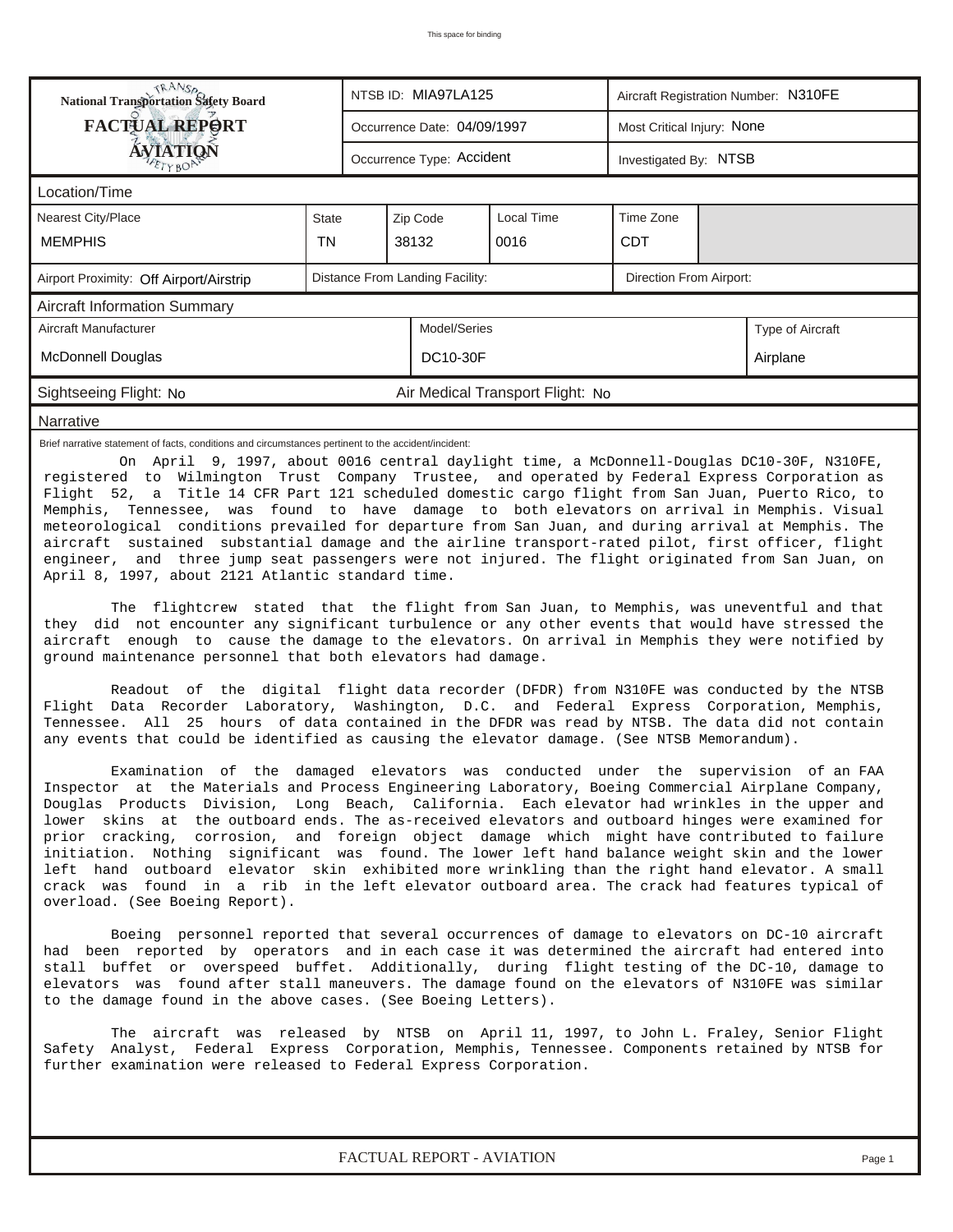| <b>National Transportation Safety Board</b>                                           | NTSB ID: MIA97LA125                                                       |                                                                         |                                   |                           |  |  |                      |  |                           |                   |                      |  |  |
|---------------------------------------------------------------------------------------|---------------------------------------------------------------------------|-------------------------------------------------------------------------|-----------------------------------|---------------------------|--|--|----------------------|--|---------------------------|-------------------|----------------------|--|--|
| <b>FACTUAL REPORT</b>                                                                 |                                                                           | Occurrence Date: 04/09/1997                                             |                                   |                           |  |  |                      |  |                           |                   |                      |  |  |
| <b>AVIATION</b>                                                                       |                                                                           |                                                                         |                                   | Occurrence Type: Accident |  |  |                      |  |                           |                   |                      |  |  |
| Landing Facility/Approach Information                                                 |                                                                           |                                                                         |                                   |                           |  |  |                      |  |                           |                   |                      |  |  |
| <b>Airport Name</b>                                                                   |                                                                           | Runway Used<br>Runway Length<br>Airport ID:<br><b>Airport Elevation</b> |                                   |                           |  |  |                      |  |                           | Runway Width      |                      |  |  |
|                                                                                       |                                                                           |                                                                         | 0<br>Ft. MSL                      |                           |  |  |                      |  |                           |                   |                      |  |  |
| Runway Surface Type:                                                                  |                                                                           |                                                                         |                                   |                           |  |  |                      |  |                           |                   |                      |  |  |
| Runway Surface Condition:                                                             |                                                                           |                                                                         |                                   |                           |  |  |                      |  |                           |                   |                      |  |  |
| Type Instrument Approach:                                                             |                                                                           |                                                                         |                                   |                           |  |  |                      |  |                           |                   |                      |  |  |
| VFR Approach/Landing:                                                                 |                                                                           |                                                                         |                                   |                           |  |  |                      |  |                           |                   |                      |  |  |
| Aircraft Information                                                                  |                                                                           |                                                                         |                                   |                           |  |  |                      |  |                           |                   |                      |  |  |
| Aircraft Manufacturer<br><b>McDonnell Douglas</b>                                     |                                                                           |                                                                         | Model/Series<br>DC10-30F<br>48299 |                           |  |  |                      |  |                           |                   | <b>Serial Number</b> |  |  |
| Airworthiness Certificate(s): Transport                                               |                                                                           |                                                                         |                                   |                           |  |  |                      |  |                           |                   |                      |  |  |
| Landing Gear Type: Retractable - Tricycle                                             |                                                                           |                                                                         |                                   |                           |  |  |                      |  |                           |                   |                      |  |  |
| Homebuilt Aircraft? No<br>Certified Max Gross Wt.<br>Number of Seats: 8<br>580000 LBS |                                                                           |                                                                         |                                   |                           |  |  | Number of Engines: 3 |  |                           |                   |                      |  |  |
| Engine Type:<br>Turbo Fan                                                             | <b>GE</b>                                                                 | Engine Manufacturer:<br>Model/Series:<br>CF6-50C2                       |                                   |                           |  |  |                      |  | Rated Power:<br>52500 LBS |                   |                      |  |  |
| - Aircraft Inspection Information                                                     |                                                                           |                                                                         |                                   |                           |  |  |                      |  |                           |                   |                      |  |  |
| Type of Last Inspection                                                               |                                                                           | Date of Last Inspection<br>Time Since Last Inspection                   |                                   |                           |  |  |                      |  | Airframe Total Time       |                   |                      |  |  |
| AAIP<br>4 Hours<br>04/1997                                                            |                                                                           |                                                                         |                                   |                           |  |  | 27390 Hours          |  |                           |                   |                      |  |  |
| - Emergency Locator Transmitter (ELT) Information                                     |                                                                           |                                                                         |                                   |                           |  |  |                      |  |                           |                   |                      |  |  |
| ELT Installed? No                                                                     | <b>ELT Operated?</b><br>ELT Aided in Locating Accident Site?              |                                                                         |                                   |                           |  |  |                      |  |                           |                   |                      |  |  |
| Owner/Operator Information                                                            |                                                                           |                                                                         |                                   |                           |  |  |                      |  |                           |                   |                      |  |  |
|                                                                                       | Registered Aircraft Owner<br><b>Street Address</b><br>RODNEY SQUARE NORTH |                                                                         |                                   |                           |  |  |                      |  |                           |                   |                      |  |  |
| <b>WILMINGTON TRUST COMPANY</b>                                                       |                                                                           | City<br><b>WILMINGTON</b>                                               |                                   |                           |  |  |                      |  | State                     | Zip Code          |                      |  |  |
|                                                                                       |                                                                           |                                                                         | <b>Street Address</b>             |                           |  |  |                      |  |                           | DE                | 19890                |  |  |
| <b>Operator of Aircraft</b><br>2005 CORPORATE AVENUE                                  |                                                                           |                                                                         |                                   |                           |  |  |                      |  |                           |                   |                      |  |  |
| FEDERAL EXPRESS CORPORATION                                                           |                                                                           | City<br><b>MEMPHIS</b>                                                  |                                   |                           |  |  |                      |  | <b>State</b><br><b>TN</b> | Zip Code<br>38132 |                      |  |  |
| Operator Designator Code: FDEA<br>Operator Does Business As: FEDEX                    |                                                                           |                                                                         |                                   |                           |  |  |                      |  |                           |                   |                      |  |  |
| - Type of U.S. Certificate(s) Held:                                                   |                                                                           |                                                                         |                                   |                           |  |  |                      |  |                           |                   |                      |  |  |
| Air Carrier Operating Certificate(s): Cargo                                           |                                                                           |                                                                         |                                   |                           |  |  |                      |  |                           |                   |                      |  |  |
| Operating Certificate:<br>Operator Certificate:                                       |                                                                           |                                                                         |                                   |                           |  |  |                      |  |                           |                   |                      |  |  |
| Regulation Flight Conducted Under: Part 121: Air Carrier                              |                                                                           |                                                                         |                                   |                           |  |  |                      |  |                           |                   |                      |  |  |
| Type of Flight Operation Conducted: Non-scheduled; Domestic; Cargo                    |                                                                           |                                                                         |                                   |                           |  |  |                      |  |                           |                   |                      |  |  |
| FACTUAL REPORT - AVIATION<br>Page 2                                                   |                                                                           |                                                                         |                                   |                           |  |  |                      |  |                           |                   |                      |  |  |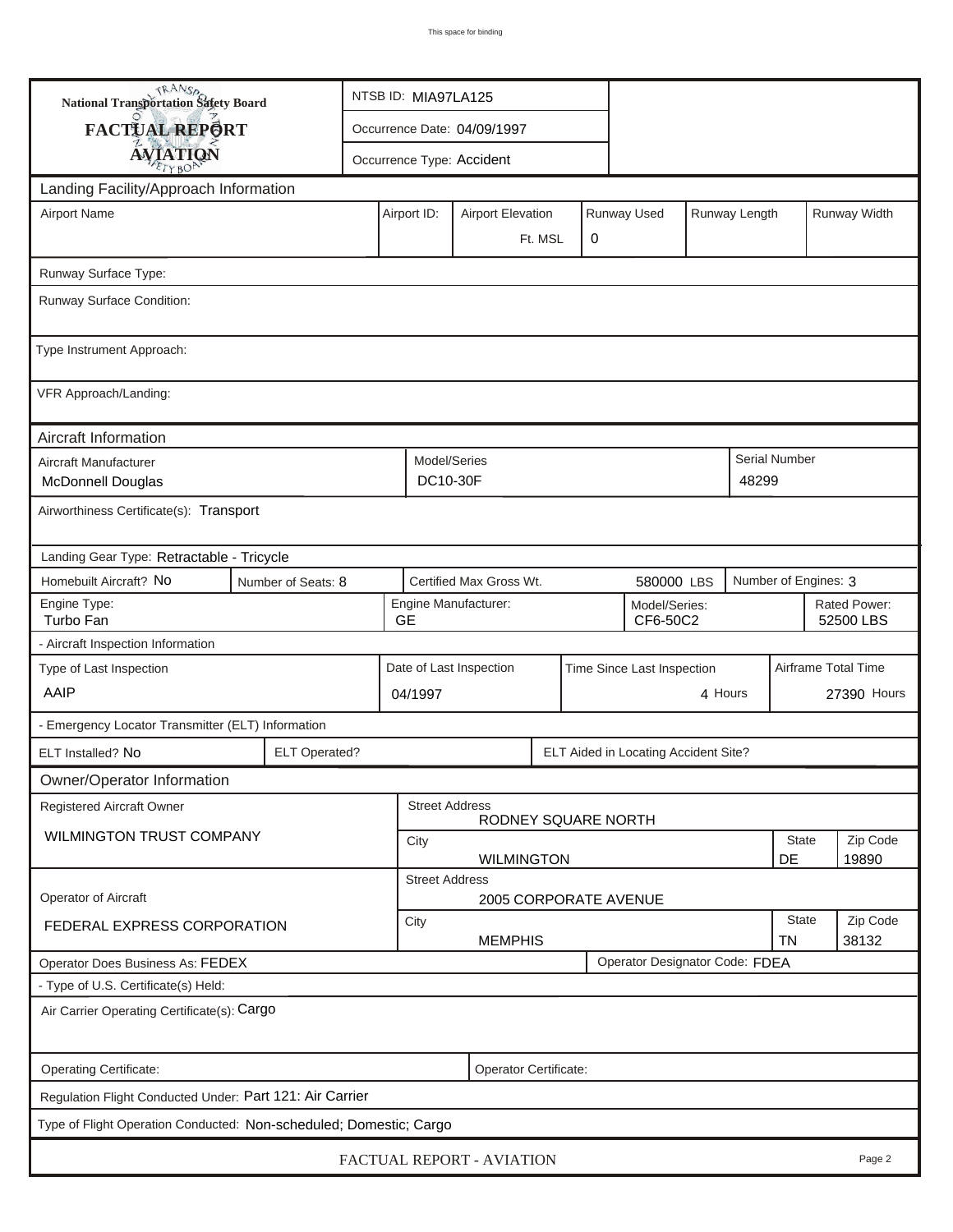| TRANSA<br>NTSB ID: MIA97LA125<br><b>National Transportation Safety Board</b>                         |                                                              |                                                                |      |                                                      |       |              |              |                         |                                        |                    |  |                |                                    |            |
|------------------------------------------------------------------------------------------------------|--------------------------------------------------------------|----------------------------------------------------------------|------|------------------------------------------------------|-------|--------------|--------------|-------------------------|----------------------------------------|--------------------|--|----------------|------------------------------------|------------|
|                                                                                                      | <b>FACTUAL REPORT</b><br>Occurrence Date: 04/09/1997         |                                                                |      |                                                      |       |              |              |                         |                                        |                    |  |                |                                    |            |
| <b>AVIATION</b><br>Occurrence Type: Accident                                                         |                                                              |                                                                |      |                                                      |       |              |              |                         |                                        |                    |  |                |                                    |            |
|                                                                                                      |                                                              |                                                                |      |                                                      |       |              |              |                         |                                        |                    |  |                |                                    |            |
| <b>First Pilot Information</b><br>City<br><b>State</b><br>Date of Birth<br>Name<br>Age               |                                                              |                                                                |      |                                                      |       |              |              |                         |                                        |                    |  |                |                                    |            |
|                                                                                                      |                                                              |                                                                |      |                                                      |       |              |              |                         |                                        |                    |  |                |                                    |            |
|                                                                                                      | On File<br>On File<br>On File<br>On File<br>54               |                                                                |      |                                                      |       |              |              |                         |                                        |                    |  |                |                                    |            |
| Sex: M<br>Seat Occupied: Left<br>Principal Profession: Civilian Pilot<br>Certificate Number: On File |                                                              |                                                                |      |                                                      |       |              |              |                         |                                        |                    |  |                |                                    |            |
| Airline Transport<br>Certificate(s):                                                                 |                                                              |                                                                |      |                                                      |       |              |              |                         |                                        |                    |  |                |                                    |            |
|                                                                                                      | Airplane Rating(s):<br>Multi-engine Land; Single-engine Land |                                                                |      |                                                      |       |              |              |                         |                                        |                    |  |                |                                    |            |
|                                                                                                      | Rotorcraft/Glider/LTA: None                                  |                                                                |      |                                                      |       |              |              |                         |                                        |                    |  |                |                                    |            |
|                                                                                                      | Instrument Rating(s): Airplane                               |                                                                |      |                                                      |       |              |              |                         |                                        |                    |  |                |                                    |            |
| None<br>Instructor Rating(s):                                                                        |                                                              |                                                                |      |                                                      |       |              |              |                         |                                        |                    |  |                |                                    |            |
|                                                                                                      | Type Rating/Endorsement for Accident/Incident Aircraft? Yes  |                                                                |      |                                                      |       |              |              |                         | <b>Current Biennial Flight Review?</b> |                    |  |                |                                    |            |
|                                                                                                      | Medical Cert.: Class 1                                       |                                                                |      | Medical Cert. Status: Valid Medical--w/ waivers/lim. |       |              |              |                         |                                        |                    |  |                | Date of Last Medical Exam: 10/1996 |            |
|                                                                                                      |                                                              |                                                                |      |                                                      |       |              |              |                         |                                        |                    |  |                |                                    |            |
| - Flight Time Matrix                                                                                 |                                                              | Airplane<br>This Make<br>All A/C<br>and Model<br>Single Engine |      | Airplane<br>Mult-Engine                              | Night |              | Actual       | Instrument<br>Simulated |                                        | Rotorcraft         |  | Glider         | Lighter<br>Than Air                |            |
| <b>Total Time</b>                                                                                    |                                                              | 6148                                                           | 3335 |                                                      |       |              |              |                         |                                        |                    |  |                |                                    |            |
|                                                                                                      | Pilot In Command(PIC)<br>6081<br>3298                        |                                                                |      |                                                      |       |              |              |                         |                                        |                    |  |                |                                    |            |
| Instructor                                                                                           |                                                              |                                                                |      |                                                      |       |              |              |                         |                                        |                    |  |                |                                    |            |
| Last 90 Days                                                                                         |                                                              |                                                                | 164  |                                                      |       |              |              |                         |                                        |                    |  |                |                                    |            |
| Last 30 Days                                                                                         |                                                              |                                                                | 71   |                                                      |       |              |              |                         |                                        |                    |  |                |                                    |            |
| 52<br>Last 24 Hours                                                                                  |                                                              |                                                                |      |                                                      |       |              |              |                         |                                        |                    |  |                |                                    |            |
| Seatbelt Used? Yes<br>Toxicology Performed? No<br>Second Pilot? Yes<br>Shoulder Harness Used? Yes    |                                                              |                                                                |      |                                                      |       |              |              |                         |                                        |                    |  |                |                                    |            |
|                                                                                                      |                                                              |                                                                |      |                                                      |       |              |              |                         |                                        |                    |  |                |                                    |            |
|                                                                                                      | Flight Plan/Itinerary                                        |                                                                |      |                                                      |       |              |              |                         |                                        |                    |  |                |                                    |            |
|                                                                                                      | Type of Flight Plan Filed: IFR                               |                                                                |      |                                                      |       |              |              |                         |                                        |                    |  |                |                                    |            |
| Departure Point                                                                                      |                                                              |                                                                |      |                                                      |       |              | <b>State</b> |                         |                                        | Airport Identifier |  | Departure Time |                                    | Time Zone  |
| <b>SAN JUAN</b>                                                                                      |                                                              |                                                                |      |                                                      |       |              | <b>PR</b>    |                         | SJU                                    |                    |  | 2121           |                                    | <b>AST</b> |
| Destination                                                                                          |                                                              |                                                                |      |                                                      |       | <b>State</b> |              |                         | Airport Identifier                     |                    |  |                |                                    |            |
| Same as Accident/Incident Location                                                                   |                                                              |                                                                |      |                                                      |       |              | <b>MEM</b>   |                         |                                        |                    |  |                |                                    |            |
| Type of Clearance: IFR                                                                               |                                                              |                                                                |      |                                                      |       |              |              |                         |                                        |                    |  |                |                                    |            |
| Type of Airspace: Class D                                                                            |                                                              |                                                                |      |                                                      |       |              |              |                         |                                        |                    |  |                |                                    |            |
| Weather Information                                                                                  |                                                              |                                                                |      |                                                      |       |              |              |                         |                                        |                    |  |                |                                    |            |
| Source of Briefing:                                                                                  |                                                              |                                                                |      |                                                      |       |              |              |                         |                                        |                    |  |                |                                    |            |
| Company                                                                                              |                                                              |                                                                |      |                                                      |       |              |              |                         |                                        |                    |  |                |                                    |            |
| Method of Briefing:                                                                                  |                                                              |                                                                |      |                                                      |       |              |              |                         |                                        |                    |  |                |                                    |            |
|                                                                                                      |                                                              |                                                                |      |                                                      |       |              |              |                         |                                        |                    |  |                |                                    |            |
|                                                                                                      |                                                              |                                                                |      | FACTUAL REPORT - AVIATION                            |       |              |              |                         |                                        |                    |  |                |                                    | Page 3     |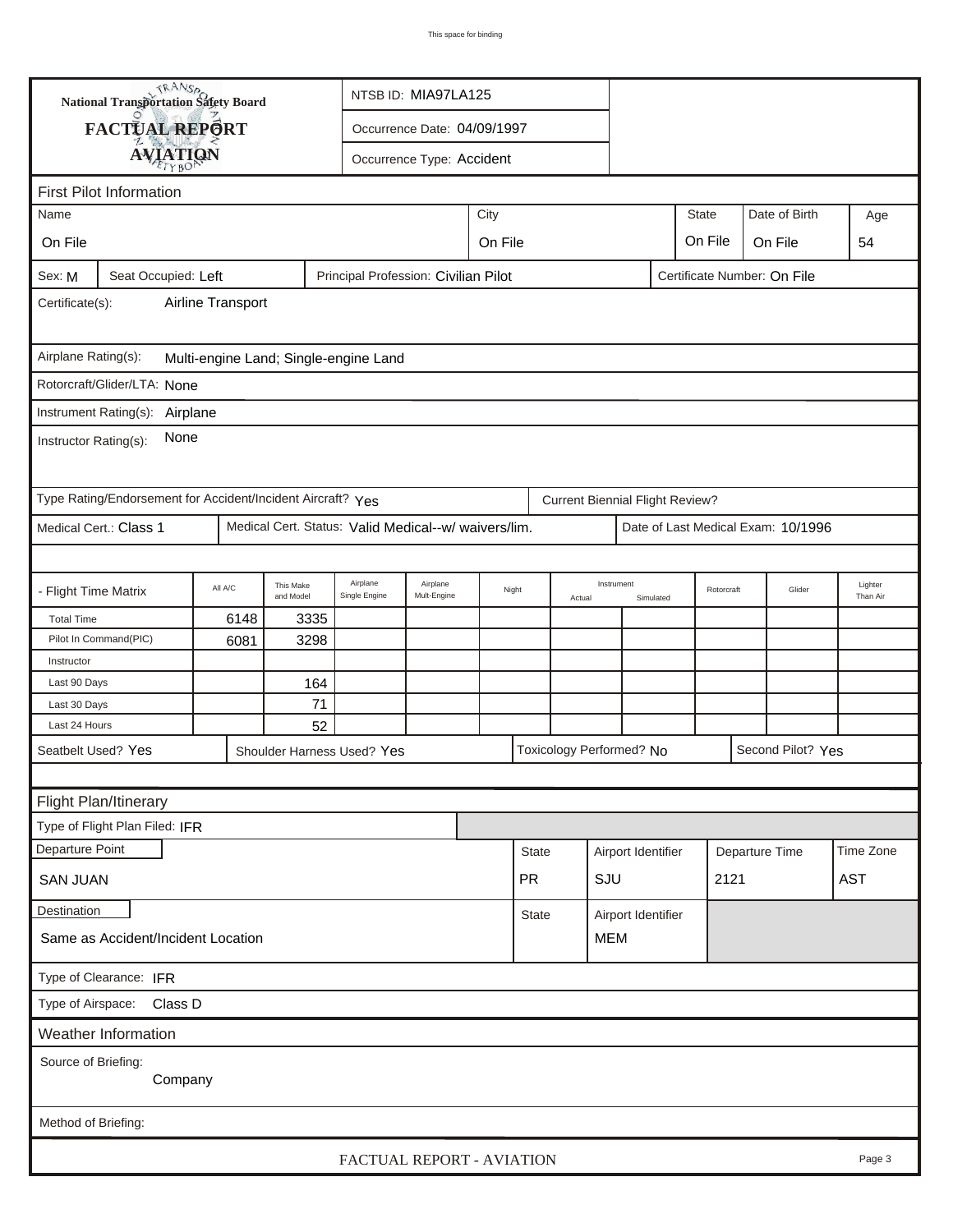| <b>National Transportation Safety Board</b><br>FACTUAL REPORT<br>Occurrence Date: 04/09/1997<br><b>AVIATION</b><br>Occurrence Type: Accident<br>Weather Information<br>WOF ID<br><b>WOF Elevation</b><br><b>Observation Time</b><br>Time Zone<br>WOF Distance From Accident Site<br>Direction From Accident Site<br><b>MEM</b><br>2351<br><b>CDT</b><br>332 Ft. MSL<br>1 NM<br>Sky/Lowest Cloud Condition: Unknown<br>0 Ft. AGL<br>Condition of Light: Night/Dark<br>Lowest Ceiling: Overcast<br>6000 Ft. AGL<br>$10$<br>Visibility:<br><b>SM</b><br>Altimeter:<br>30.00<br>11 °C<br>Dew Point:<br>8 °C<br>Wind Direction: 50<br>Temperature:<br>Density Altitude:<br>0<br>Wind Speed: 9<br>Gusts:<br>Weather Condtions at Accident Site: Visual Conditions<br>Visibility (RVR):<br>0<br>Visibility (RVV)<br>$\pmb{0}$<br>Ft.<br>SM<br>Intensity of Precipitation: Unknown<br>Restrictions to Visibility: None<br>None<br>Type of Precipitation:<br><b>Accident Information</b><br>Aircraft Damage: Substantial<br>Aircraft Fire: None<br>Aircraft Explosion None<br>Classification: U.S. Registered/U.S. Soil<br><b>TOTAL</b><br>- Injury Summary Matrix<br>Fatal<br>Serious<br>Minor<br>None<br><b>First Pilot</b><br>1 | 270 Deg. Mag.<br>"Hg<br>Ft. |  |  |  |  |  |  |  |  |  |
|---------------------------------------------------------------------------------------------------------------------------------------------------------------------------------------------------------------------------------------------------------------------------------------------------------------------------------------------------------------------------------------------------------------------------------------------------------------------------------------------------------------------------------------------------------------------------------------------------------------------------------------------------------------------------------------------------------------------------------------------------------------------------------------------------------------------------------------------------------------------------------------------------------------------------------------------------------------------------------------------------------------------------------------------------------------------------------------------------------------------------------------------------------------------------------------------------------------------------|-----------------------------|--|--|--|--|--|--|--|--|--|
|                                                                                                                                                                                                                                                                                                                                                                                                                                                                                                                                                                                                                                                                                                                                                                                                                                                                                                                                                                                                                                                                                                                                                                                                                           |                             |  |  |  |  |  |  |  |  |  |
|                                                                                                                                                                                                                                                                                                                                                                                                                                                                                                                                                                                                                                                                                                                                                                                                                                                                                                                                                                                                                                                                                                                                                                                                                           |                             |  |  |  |  |  |  |  |  |  |
|                                                                                                                                                                                                                                                                                                                                                                                                                                                                                                                                                                                                                                                                                                                                                                                                                                                                                                                                                                                                                                                                                                                                                                                                                           |                             |  |  |  |  |  |  |  |  |  |
|                                                                                                                                                                                                                                                                                                                                                                                                                                                                                                                                                                                                                                                                                                                                                                                                                                                                                                                                                                                                                                                                                                                                                                                                                           |                             |  |  |  |  |  |  |  |  |  |
|                                                                                                                                                                                                                                                                                                                                                                                                                                                                                                                                                                                                                                                                                                                                                                                                                                                                                                                                                                                                                                                                                                                                                                                                                           |                             |  |  |  |  |  |  |  |  |  |
|                                                                                                                                                                                                                                                                                                                                                                                                                                                                                                                                                                                                                                                                                                                                                                                                                                                                                                                                                                                                                                                                                                                                                                                                                           |                             |  |  |  |  |  |  |  |  |  |
|                                                                                                                                                                                                                                                                                                                                                                                                                                                                                                                                                                                                                                                                                                                                                                                                                                                                                                                                                                                                                                                                                                                                                                                                                           |                             |  |  |  |  |  |  |  |  |  |
|                                                                                                                                                                                                                                                                                                                                                                                                                                                                                                                                                                                                                                                                                                                                                                                                                                                                                                                                                                                                                                                                                                                                                                                                                           |                             |  |  |  |  |  |  |  |  |  |
|                                                                                                                                                                                                                                                                                                                                                                                                                                                                                                                                                                                                                                                                                                                                                                                                                                                                                                                                                                                                                                                                                                                                                                                                                           |                             |  |  |  |  |  |  |  |  |  |
|                                                                                                                                                                                                                                                                                                                                                                                                                                                                                                                                                                                                                                                                                                                                                                                                                                                                                                                                                                                                                                                                                                                                                                                                                           |                             |  |  |  |  |  |  |  |  |  |
|                                                                                                                                                                                                                                                                                                                                                                                                                                                                                                                                                                                                                                                                                                                                                                                                                                                                                                                                                                                                                                                                                                                                                                                                                           |                             |  |  |  |  |  |  |  |  |  |
|                                                                                                                                                                                                                                                                                                                                                                                                                                                                                                                                                                                                                                                                                                                                                                                                                                                                                                                                                                                                                                                                                                                                                                                                                           |                             |  |  |  |  |  |  |  |  |  |
|                                                                                                                                                                                                                                                                                                                                                                                                                                                                                                                                                                                                                                                                                                                                                                                                                                                                                                                                                                                                                                                                                                                                                                                                                           |                             |  |  |  |  |  |  |  |  |  |
|                                                                                                                                                                                                                                                                                                                                                                                                                                                                                                                                                                                                                                                                                                                                                                                                                                                                                                                                                                                                                                                                                                                                                                                                                           |                             |  |  |  |  |  |  |  |  |  |
|                                                                                                                                                                                                                                                                                                                                                                                                                                                                                                                                                                                                                                                                                                                                                                                                                                                                                                                                                                                                                                                                                                                                                                                                                           |                             |  |  |  |  |  |  |  |  |  |
|                                                                                                                                                                                                                                                                                                                                                                                                                                                                                                                                                                                                                                                                                                                                                                                                                                                                                                                                                                                                                                                                                                                                                                                                                           |                             |  |  |  |  |  |  |  |  |  |
|                                                                                                                                                                                                                                                                                                                                                                                                                                                                                                                                                                                                                                                                                                                                                                                                                                                                                                                                                                                                                                                                                                                                                                                                                           |                             |  |  |  |  |  |  |  |  |  |
|                                                                                                                                                                                                                                                                                                                                                                                                                                                                                                                                                                                                                                                                                                                                                                                                                                                                                                                                                                                                                                                                                                                                                                                                                           |                             |  |  |  |  |  |  |  |  |  |
|                                                                                                                                                                                                                                                                                                                                                                                                                                                                                                                                                                                                                                                                                                                                                                                                                                                                                                                                                                                                                                                                                                                                                                                                                           |                             |  |  |  |  |  |  |  |  |  |
|                                                                                                                                                                                                                                                                                                                                                                                                                                                                                                                                                                                                                                                                                                                                                                                                                                                                                                                                                                                                                                                                                                                                                                                                                           |                             |  |  |  |  |  |  |  |  |  |
| Second Pilot<br>$\mathbf 1$                                                                                                                                                                                                                                                                                                                                                                                                                                                                                                                                                                                                                                                                                                                                                                                                                                                                                                                                                                                                                                                                                                                                                                                               |                             |  |  |  |  |  |  |  |  |  |
| <b>Student Pilot</b>                                                                                                                                                                                                                                                                                                                                                                                                                                                                                                                                                                                                                                                                                                                                                                                                                                                                                                                                                                                                                                                                                                                                                                                                      |                             |  |  |  |  |  |  |  |  |  |
| Flight Instructor                                                                                                                                                                                                                                                                                                                                                                                                                                                                                                                                                                                                                                                                                                                                                                                                                                                                                                                                                                                                                                                                                                                                                                                                         |                             |  |  |  |  |  |  |  |  |  |
| <b>Check Pilot</b>                                                                                                                                                                                                                                                                                                                                                                                                                                                                                                                                                                                                                                                                                                                                                                                                                                                                                                                                                                                                                                                                                                                                                                                                        |                             |  |  |  |  |  |  |  |  |  |
| <b>Flight Engineer</b>                                                                                                                                                                                                                                                                                                                                                                                                                                                                                                                                                                                                                                                                                                                                                                                                                                                                                                                                                                                                                                                                                                                                                                                                    |                             |  |  |  |  |  |  |  |  |  |
| Cabin Attendants                                                                                                                                                                                                                                                                                                                                                                                                                                                                                                                                                                                                                                                                                                                                                                                                                                                                                                                                                                                                                                                                                                                                                                                                          |                             |  |  |  |  |  |  |  |  |  |
| Other Crew                                                                                                                                                                                                                                                                                                                                                                                                                                                                                                                                                                                                                                                                                                                                                                                                                                                                                                                                                                                                                                                                                                                                                                                                                |                             |  |  |  |  |  |  |  |  |  |
| Passengers<br>3<br>3                                                                                                                                                                                                                                                                                                                                                                                                                                                                                                                                                                                                                                                                                                                                                                                                                                                                                                                                                                                                                                                                                                                                                                                                      |                             |  |  |  |  |  |  |  |  |  |
| - TOTAL ABOARD -<br>6<br>6                                                                                                                                                                                                                                                                                                                                                                                                                                                                                                                                                                                                                                                                                                                                                                                                                                                                                                                                                                                                                                                                                                                                                                                                |                             |  |  |  |  |  |  |  |  |  |
| 0<br>Other Ground<br>0<br>0<br>0                                                                                                                                                                                                                                                                                                                                                                                                                                                                                                                                                                                                                                                                                                                                                                                                                                                                                                                                                                                                                                                                                                                                                                                          |                             |  |  |  |  |  |  |  |  |  |
| - GRAND TOTAL -<br>0<br>$\overline{0}$<br>0<br>6<br>6                                                                                                                                                                                                                                                                                                                                                                                                                                                                                                                                                                                                                                                                                                                                                                                                                                                                                                                                                                                                                                                                                                                                                                     |                             |  |  |  |  |  |  |  |  |  |